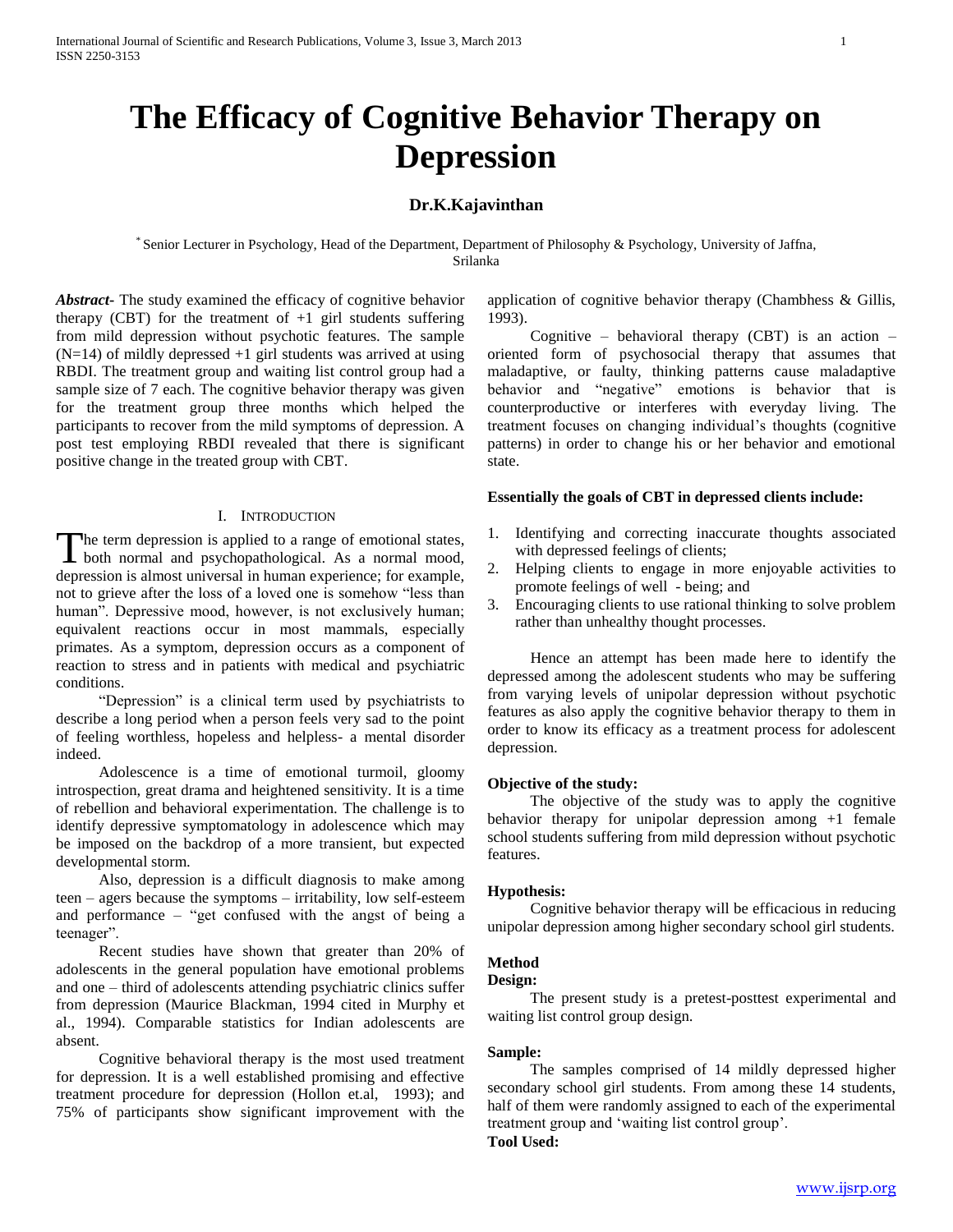Identification of the sample as mildly unipolar depression was done with the use of a clinical instrument. Revised Beck"s Depression Inventory (RBDI: Beck, 1973). It was further employed to assess the depression level of the sample after the CBT intervention.

# **CBT Procedure:**

 The cognitive behavior therapy (CBT) procedures were used as a group work. The therapy was implemented in 60 minutes session. A total of 16 sessions were conducted. The content of the CBT procedures used in the present context is outlined below session wise.

# **Session 1 & 2:**

 Firstly, a warm, empathetic and genuine therapeutic relationship was established by the practitioner with the participants to reinforce learning.

# **In Sessions 3 and 4:**

 The Jacobson Muscular Relaxation training (JPMR: Jacobson, 1938) was administered to the experimental group till the 16th session.

# **In Session 5 & 6:**

 The home assignment technique was used. Participants were encouraged for doing home assignment - to keep a daily record of activities on an hourly basis and to make an assessment of their sense of mastery and pleasure activities. "Mastery" refers to a sense that something has been achieved, even if the activity itself was not pleasurable. Eg. cleaning a cupboard, writing a letter or paying a bill.

 "Pleasure" means feeling of happiness, fun, joy, etc., Then with the continuation of the above the particular told participants to choose some activities as targets as graded tasks; they are nothing but choosing targets which is difficult for them to do & split that into components and subcomponents as also tasks which can be graded as easy to perform or difficult to perform.

### **In the Next Session:**

 When the mastery and pleasure ratings and graded task assignment ratings began to improve the participants, they were given home assignment to keep a daily record of automatic thoughts. Automatic thoughts are thoughts that automatically come to mind when a particular situation occurs. Cognitive behavioral therapy seeks to challenge these automatic thoughts. So whenever the participants felt depressed they had to record the objective situation, the thought they had and feeling they led to.

# **In the 8th and 9th session:**

 The participants were asked to write down the alternatives to irrational ways of perceiving the situation. It was done to help the participants realize that they had been locked into one way of seeing the situation and that there were other rational ways.

## **In Sessions 10 & 11:**

 The participants were motivated by giving lecture on assertive training with example. It was found useful by all the participants who could not express anger or irritation or difficult to say no, who are overly polite and allows others to take advantage of them, to express affection and other positive responses, who felt they did not have the right to express their thought, beliefs, and feelings as also expressed social phobias.

# **In Session 12 to 16:**

 Participants were encouraged to improve the frequency and quality of social interactions by a "role play" and by "telling stories' to them. By teaching role play to the participants, they were encouraged to improve the frequency, quality and intensity of social interactions. The practioner played the roles of teacher and parents before the students and how they can show socially desirable behaviors towards them.

 All in all, cognitive behavior therapy procedures of treatment continued for 16 sessions for three months: 8 sessions for  $1<sup>st</sup>$  month and 4 sessions in the  $2<sup>nd</sup>$  month and 4 sessions in the last month respectively. Each session lasted for at least an hour. At the termination of the therapy, the participants were reassessed using the RBDI.

 The participants were requested to keep doing these enjoyable activities as also indulge in social interactions for another six months.

### **Statistical Analysis:**

 Mean, standard deviations, t-test for correlated and independent sample were the statistical techniques used by the practitioner to test the hypothesis of this investigation.

### II. RESULTS AND DISCUSSION

**Table 1: Showing the level of Pretest depression score and posttest depression score in mildly depressed experimental group among Higher Secondary School girl students.**

| Group                                                            |       |      | 't' value | Level<br>$\Omega$<br>Significance |
|------------------------------------------------------------------|-------|------|-----------|-----------------------------------|
| Pretest depression score<br>1n<br>mild level experimental group  | 13.85 | 0.83 | 6.86      |                                   |
| Posttest depression score<br>1n<br>mild level experimental group | 8.28  | 1.93 |           | 5%                                |